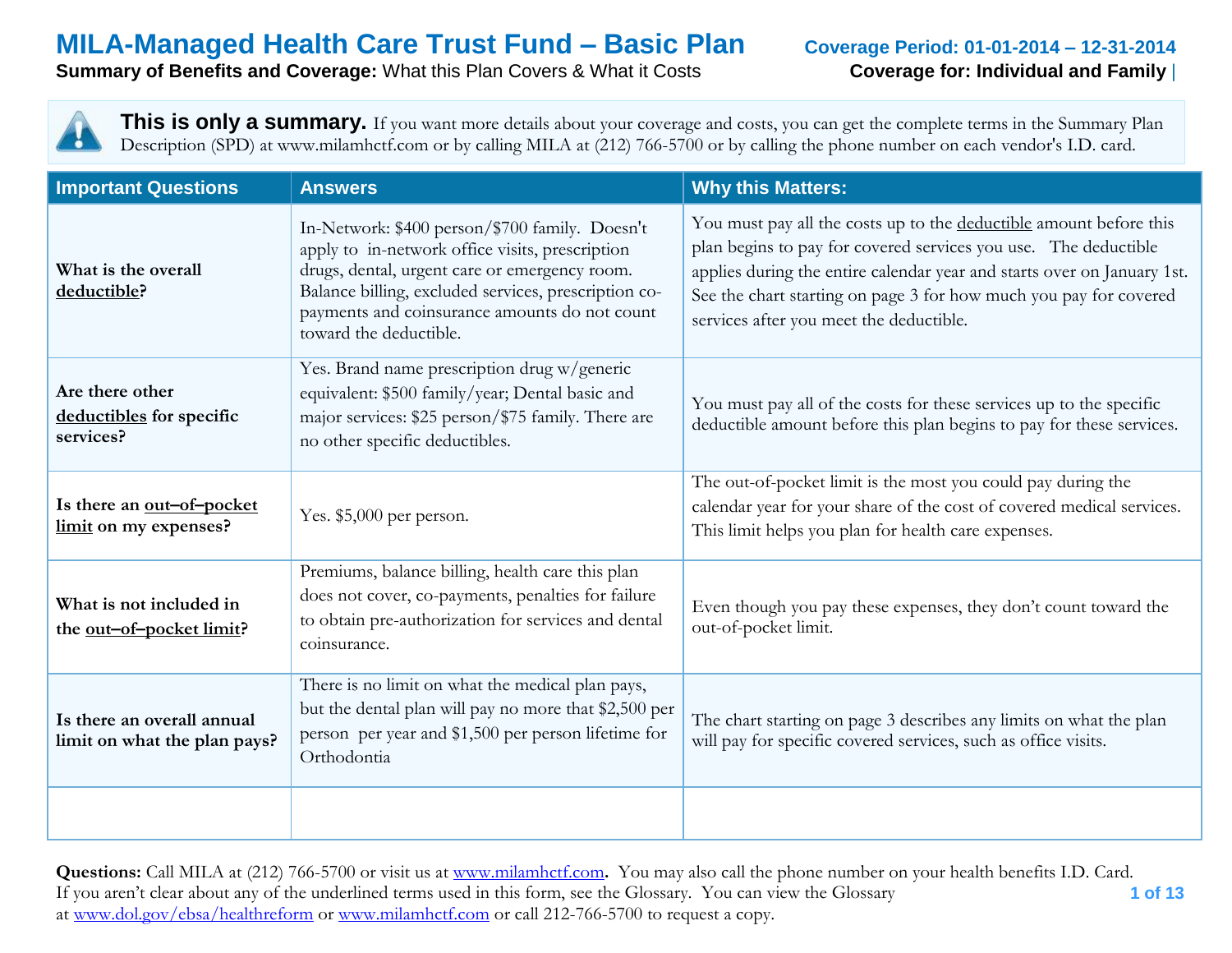# **MILA-Managed Health Care Trust Fund – Basic Plan** Coverage Period: 01-01-2014 – 12-31-2014<br>Summary of Benefits and Coverage: What this Plan Covers & What it Costs Coverage for: Individual and Family |

#### **Summary of Benefits and Coverage: What this Plan Covers & What it Costs**

| Does this plan use a<br>network of providers?  | Yes. For a list of in-network providers, see<br>www.milamhctf.com or call the number on the<br>back of the ID card for each vendor. | If you use an in-network doctor or other health care provider that is<br>in-network, this plan will pay some or all of the costs of covered<br>services. Be aware, your in-network doctor or hospital may use an<br>out-of-network provider for some services. The Plan does not pay<br>for out-of-network non-emergency services. See the chart starting on<br>page 3 for how this plan pays different kinds of providers. |
|------------------------------------------------|-------------------------------------------------------------------------------------------------------------------------------------|-----------------------------------------------------------------------------------------------------------------------------------------------------------------------------------------------------------------------------------------------------------------------------------------------------------------------------------------------------------------------------------------------------------------------------|
| Do I need a referral to see a<br>specialist?   | No, provided the specialist is in-network                                                                                           | You can see the in-network specialist you choose without permission<br>from this plan.                                                                                                                                                                                                                                                                                                                                      |
| Are there services this plan<br>doesn't cover? | Yes.                                                                                                                                | Except for emergency services, any out-of-network services will not<br>be paid by this plan. Furthermore, some of the services this plan<br>doesn't cover are listed on page 10. See your Summary Plan<br>Description ("SPD") for additional information about excluded<br>services.                                                                                                                                        |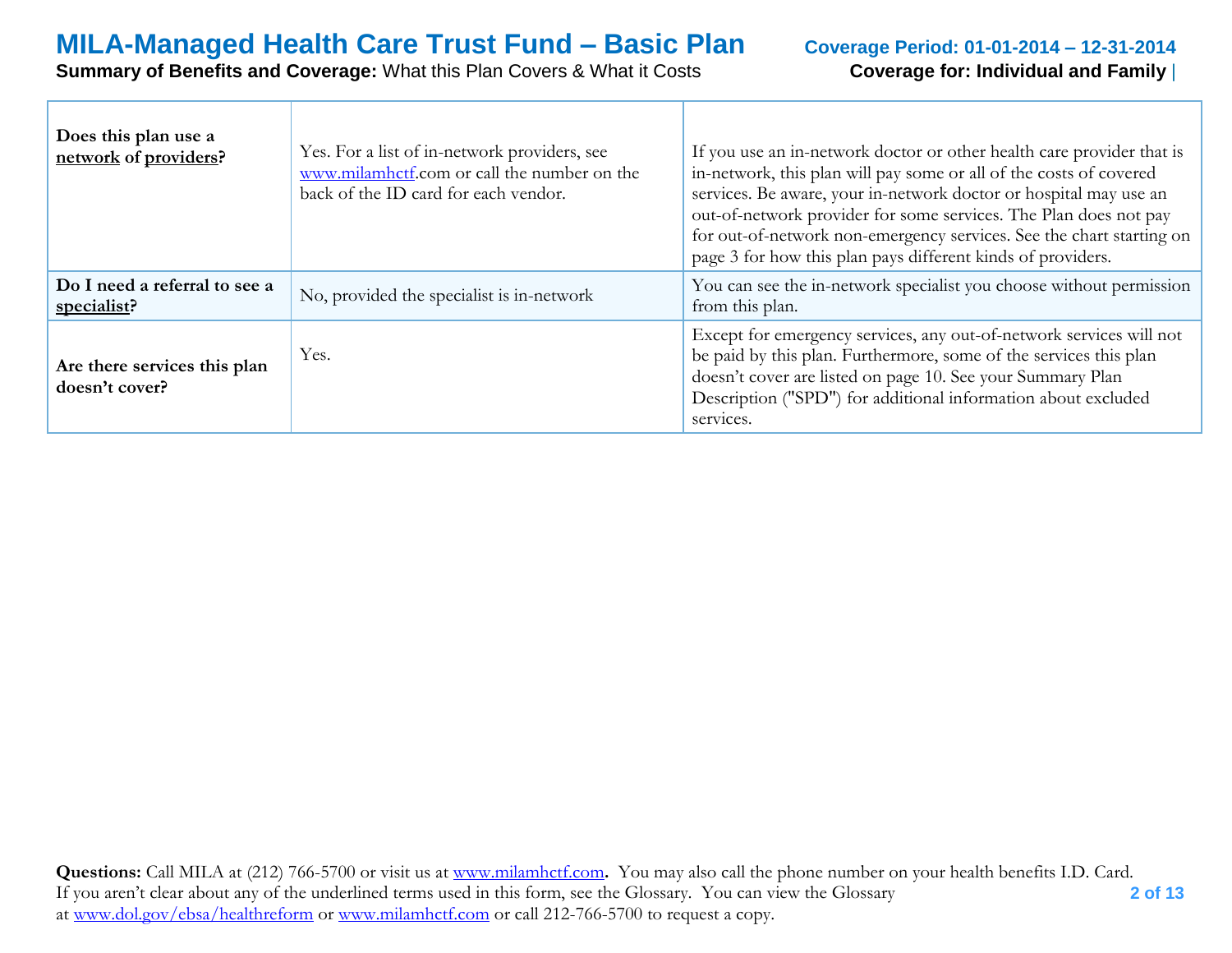**Summary of Benefits and Coverage:** What this Plan Covers & What it Costs **Coverage for: Individual and Family** 

- **Copayments** are fixed dollar amounts (for example, \$15) you pay for covered health care, usually when you receive the service. 4
	- **Coinsurance** is *your* share of the costs of a covered service, calculated as a percent of the **allowed amount** for the service. For example, if the plan's **allowed amount** for an overnight hospital stay is \$1,000, your **coinsurance** payment of 30% would be \$300. This may change if you haven't met your **deductible**..

| <b>Common</b><br><b>Medical Event</b>                           | <b>Services You May Need</b>                        | Your Cost If You Use an<br><b>In-network Provider</b>                                 | <b>Your Cost If</b><br><b>You Use an</b><br><b>Out-of-network</b><br><b>Provider</b> | <b>Limitations &amp; Exceptions</b>                                                                                                                                                 |
|-----------------------------------------------------------------|-----------------------------------------------------|---------------------------------------------------------------------------------------|--------------------------------------------------------------------------------------|-------------------------------------------------------------------------------------------------------------------------------------------------------------------------------------|
|                                                                 | Primary care visit to treat an injury or<br>illness | \$25 copay/visit                                                                      | Not covered                                                                          | OB/GYN is covered as specialist for<br>illness-related care.                                                                                                                        |
|                                                                 | Specialist visit                                    | \$40 copay/visit                                                                      | Not covered                                                                          |                                                                                                                                                                                     |
| If you visit a<br>health care<br>provider's office<br>or clinic | Other practitioner office visit                     | \$40 copay/visit for chiropractic<br>and acupuncture                                  | Not covered                                                                          | Chiropractic is available in-network<br>only and is limited to 60 visits per year.<br>Acupuncture is available in-network<br>only and limited to \$80 maximum<br>benefit per visit. |
|                                                                 | Preventive<br>care/screening/immunization           | PCP - \$25 copay/visit; Specialist<br>- \$40 copay/visit<br>Immunizations - No charge | Not covered                                                                          | Age and frequency limits apply                                                                                                                                                      |
|                                                                 | Diagnostic test (x-ray, blood work)                 | 30% coinsurance after<br>deductible                                                   | Not covered                                                                          | No additional charge after office visit<br>copay if part of visit.                                                                                                                  |
| If you have a test                                              | Imaging (CT/PET scans, MRIs)                        | 30% coinsurance after<br>deductible                                                   | Not covered                                                                          | Failure to obtain pre-authorization will<br>result in 20% reduction in benefits. No<br>additional charge after office visit<br>copay if part of visit                               |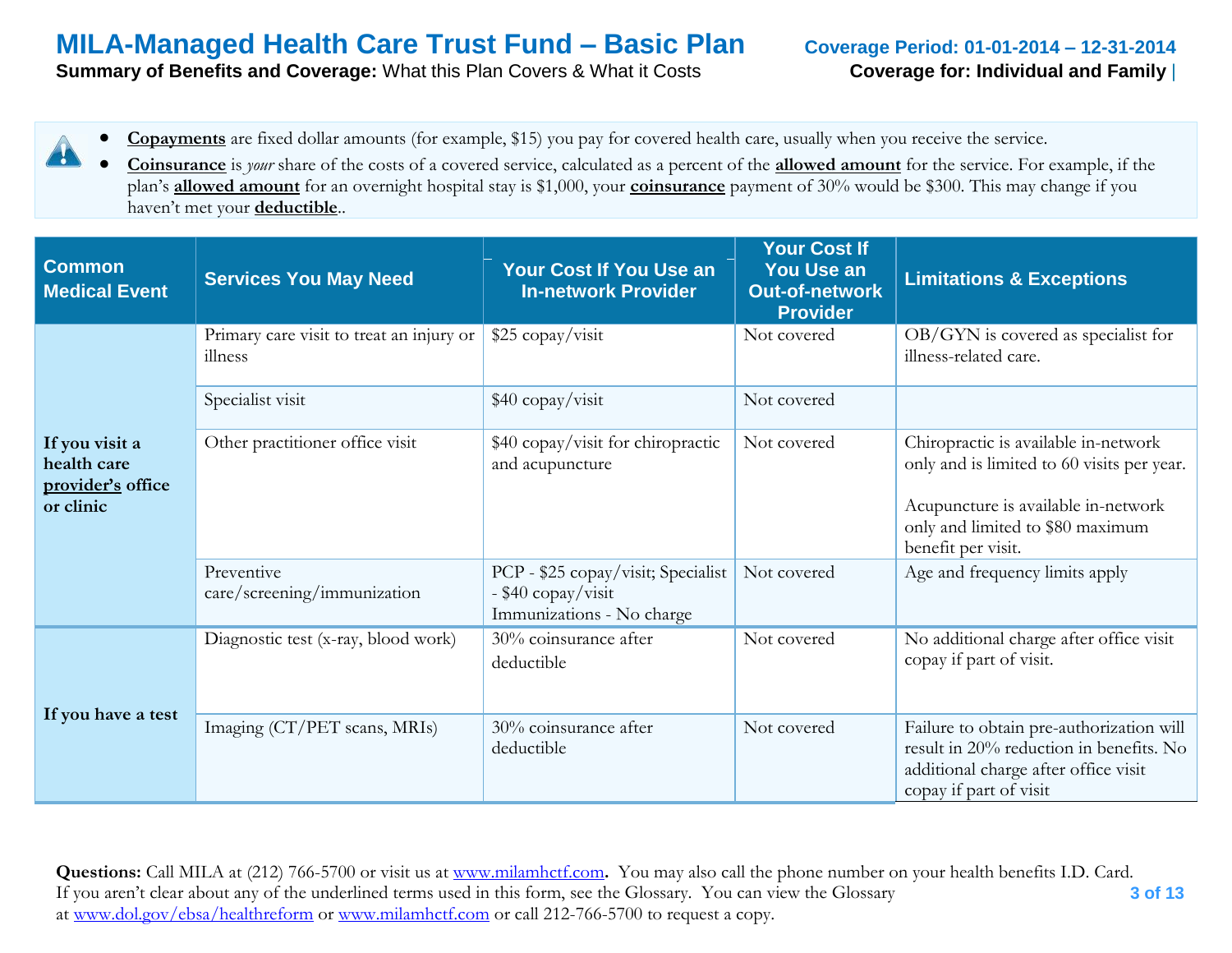**Summary of Benefits and Coverage:** What this Plan Covers & What it Costs **Coverage for: Individual and Family** 

| <b>Common</b><br><b>Medical Event</b>                                                                         | <b>Services You May Need</b> | <b>Your Cost If You Use an</b><br><b>In-network Provider</b>                            | <b>Your Cost If</b><br>You Use an<br><b>Out-of-network</b><br><b>Provider</b>                                       | <b>Limitations &amp; Exceptions</b>                                                                                                                                                                                                                                                                                                                        |
|---------------------------------------------------------------------------------------------------------------|------------------------------|-----------------------------------------------------------------------------------------|---------------------------------------------------------------------------------------------------------------------|------------------------------------------------------------------------------------------------------------------------------------------------------------------------------------------------------------------------------------------------------------------------------------------------------------------------------------------------------------|
|                                                                                                               | Generic drugs                | Retail and Mail Order:<br>\$5 copay/prescription                                        | Retail only: \$5<br>copay/prescription<br>plus additional cost<br>for out-of-network<br>pharmacy; no mail<br>order  | Retail up to 30-day supply plus one<br>refill. Mail order up to 90-day supply;<br>must be used after one refill at retail.<br>Note: All maintence drugs must go<br>through CVS mail order or the CVS<br>Maintenance Choice Program.                                                                                                                        |
| If you need drugs                                                                                             | Preferred brand drugs        | Retail: \$10 copay/prescription;<br>Mail Order: \$15<br>copay/prescription              | Retail only: \$10<br>copay/prescription<br>plus additional cost<br>for out-of-network<br>pharmacy; no mail<br>order | Some medications require prior<br>approval from Caremark. Brand name<br>drugs with generic equivalent (multi-<br>source drugs) subject to \$500<br>deductible plus excess cost of multi-<br>source drug                                                                                                                                                    |
| to treat your<br>illness or<br>condition<br>More information<br>about <b>prescription</b><br>drug coverage is | Non-preferred brand drugs    | Retail: \$25 copay/prescription;<br>Mail Order: \$50<br>copay/prescription              | Retail only: \$25<br>copay/prescription<br>plus additional cost<br>for out-of-network<br>pharmacy; no mail<br>order | Must submit claim to Caremark for<br>out-of-network retail pharmacy.<br>Responsible for the copay and<br>additional cost between what the<br>prescription would have cost at in-<br>network pharmacy and the cost at the<br>out-of-network pharmacy.                                                                                                       |
| available at<br>www.caremark.com                                                                              | Specialty drugs              | Generic: Retail \$5<br>Preferred brand: Retail \$10<br>Non-preferred brand: Retail \$25 | See Limitations<br>and<br>Exceptions                                                                                | Must submit claim to Caremark for<br>out-of-network retail pharmacy.<br>Responsible for the copay and<br>additional cost between what the<br>prescription would have cost at<br>In-network pharmacy and the cost at<br>the out-of-network pharmacy. Please<br>call the number on the back of your<br>I.D. card for more information on<br>Specialty Drugs. |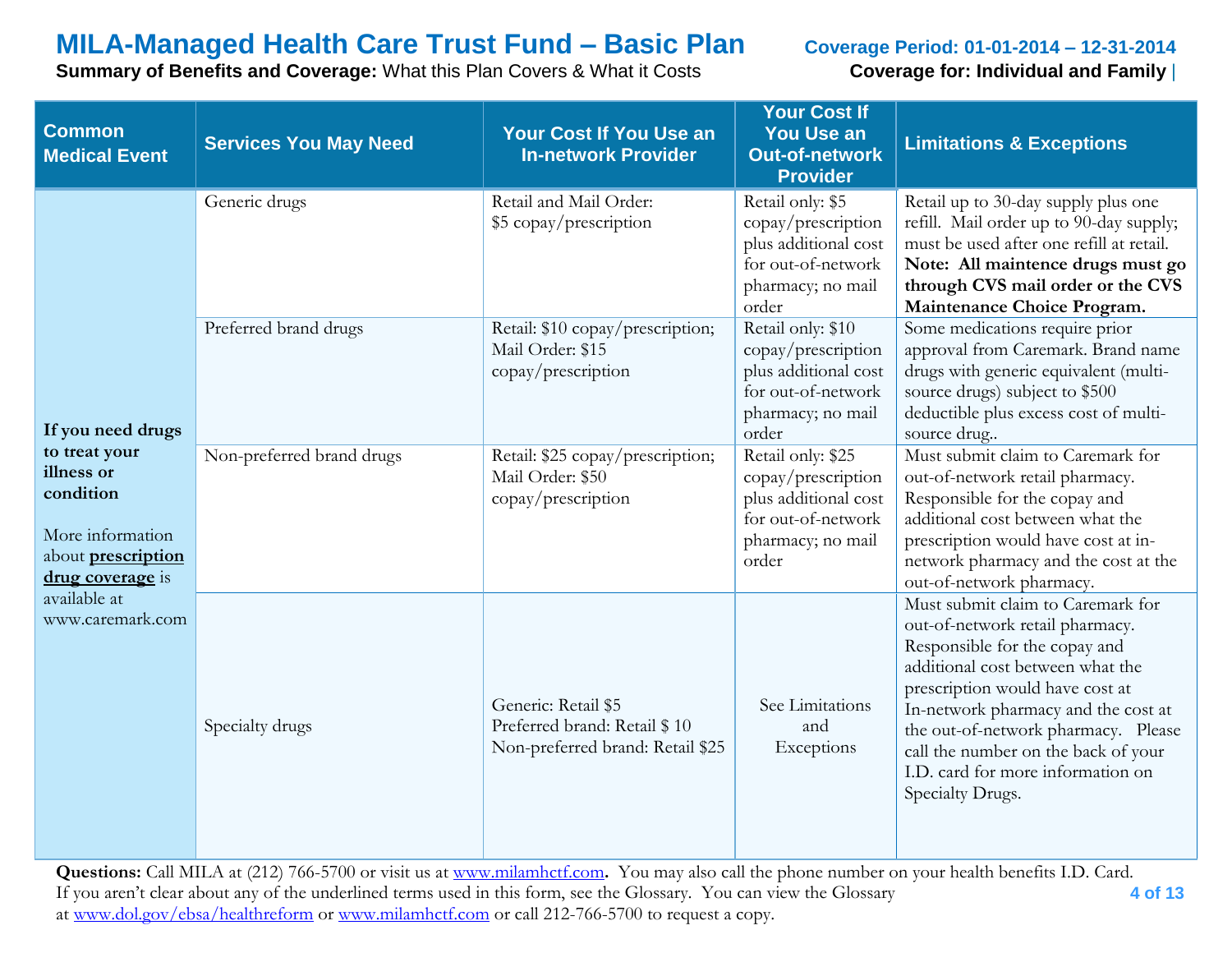**Summary of Benefits and Coverage:** What this Plan Covers & What it Costs **Coverage for: Individual and Family** |

| <b>Common</b><br><b>Medical Event</b>         | <b>Services You May Need</b>                      | Your Cost If You Use an<br><b>In-network Provider</b> | <b>Your Cost If</b><br><b>You Use an</b><br><b>Out-of-network</b><br><b>Provider</b> | <b>Limitations &amp; Exceptions</b>                                                                                                                                                                                                                      |
|-----------------------------------------------|---------------------------------------------------|-------------------------------------------------------|--------------------------------------------------------------------------------------|----------------------------------------------------------------------------------------------------------------------------------------------------------------------------------------------------------------------------------------------------------|
|                                               | Facility fee (e.g., ambulatory surgery<br>center) | 30% coinsurance after<br>deductible                   | Not covered                                                                          | Includes outpatient surgery and non-<br>surgery facility charges.                                                                                                                                                                                        |
| If you have<br>outpatient<br>surgery          | Physician/surgeon fees                            | 30% coinsurance after<br>deductible                   | Not covered                                                                          | Failure to obtain pre-authorization will<br>result in 20% reduction in benefits for<br>certain surgeries/procedures. 50%<br>reduction of charges to the surgery of<br>lesser charge for multiple surgeries<br>performed during one operating<br>session. |
|                                               | Emergency room services                           | If true emergency, \$50<br>copay/visit                | If true emergency,<br>\$50 copay/visit                                               | Emergency room coverage is only for<br>a valid emergency. Copay waived if<br>admitted within 24 hrs.                                                                                                                                                     |
| If you need<br>immediate<br>medical attention | Emergency medical transportation                  | 30% coinsurance after<br>deductible                   | 30% coinsurance<br>after deductible                                                  | Licensed ambulance to and from<br>nearest hospital, SNF or hospice and<br>from hospital to SNF                                                                                                                                                           |
|                                               | Urgent care                                       | \$25 copay/visit                                      | Not covered                                                                          | Copay waived if admitted within 24<br>hrs.                                                                                                                                                                                                               |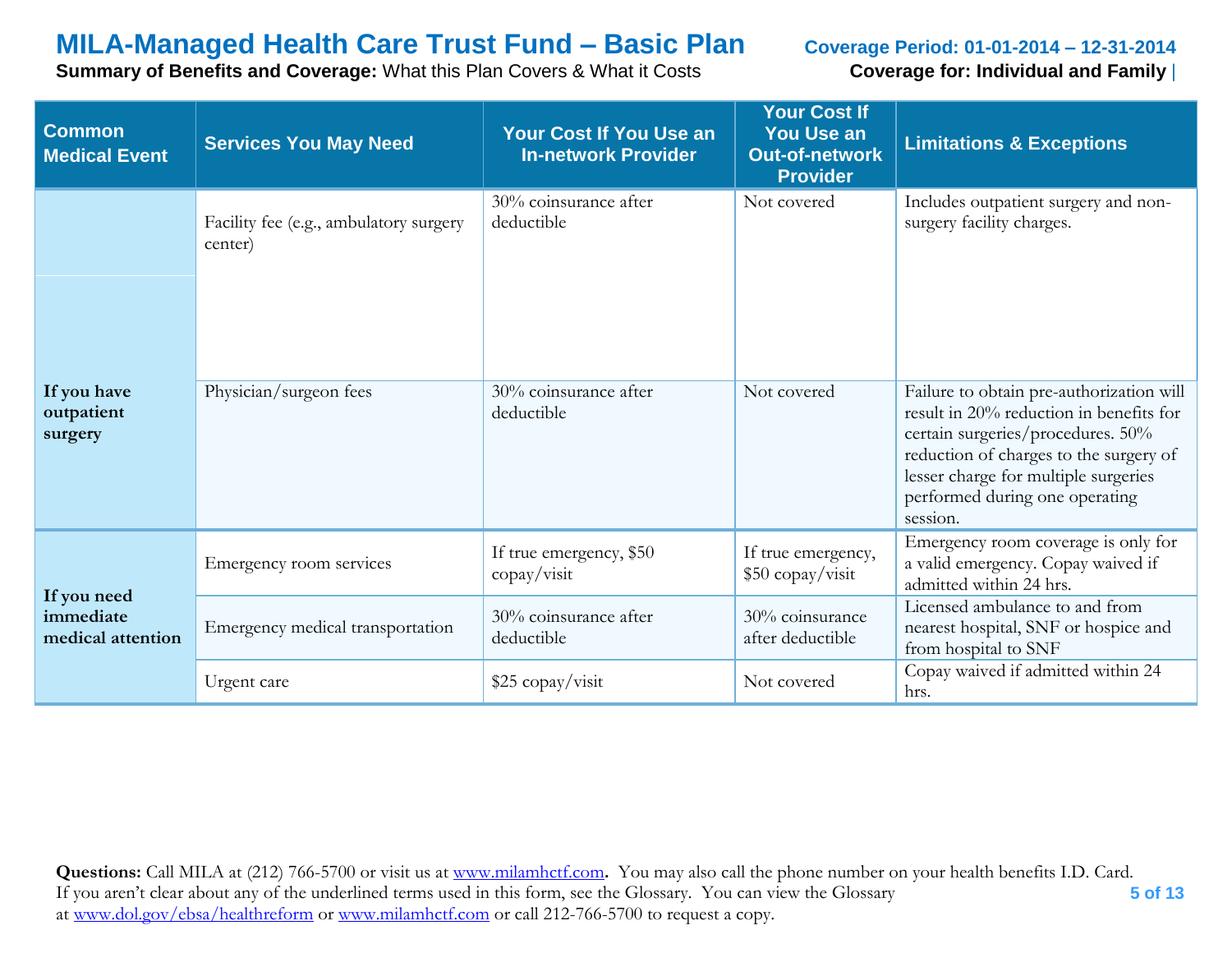**Summary of Benefits and Coverage:** What this Plan Covers & What it Costs **Coverage for: Individual and Family** |

| <b>Common</b><br><b>Medical Event</b> | <b>Services You May Need</b>       | <b>Your Cost If You Use an</b><br><b>In-network Provider</b>                      | <b>Your Cost If</b><br><b>You Use an</b><br><b>Out-of-network</b><br><b>Provider</b> | <b>Limitations &amp; Exceptions</b>                                                                                                  |
|---------------------------------------|------------------------------------|-----------------------------------------------------------------------------------|--------------------------------------------------------------------------------------|--------------------------------------------------------------------------------------------------------------------------------------|
| If you have a<br>hospital stay        | Facility fee (e.g., hospital room) | \$350 copay/first admission per<br>year; then 30% coinsurance<br>after deductible | Not covered                                                                          | Failure to obtain pre-authorization will<br>result in 20% reduction in benefits.<br>Limited to semi-private room<br>negotiated rate. |
|                                       | Physician/surgeon fee              | 30% coinsurance after<br>deductible                                               | Not covered                                                                          | 50% reduction of charges to the<br>surgery of lesser charge for multiple<br>surgeries performed during one<br>operating session.     |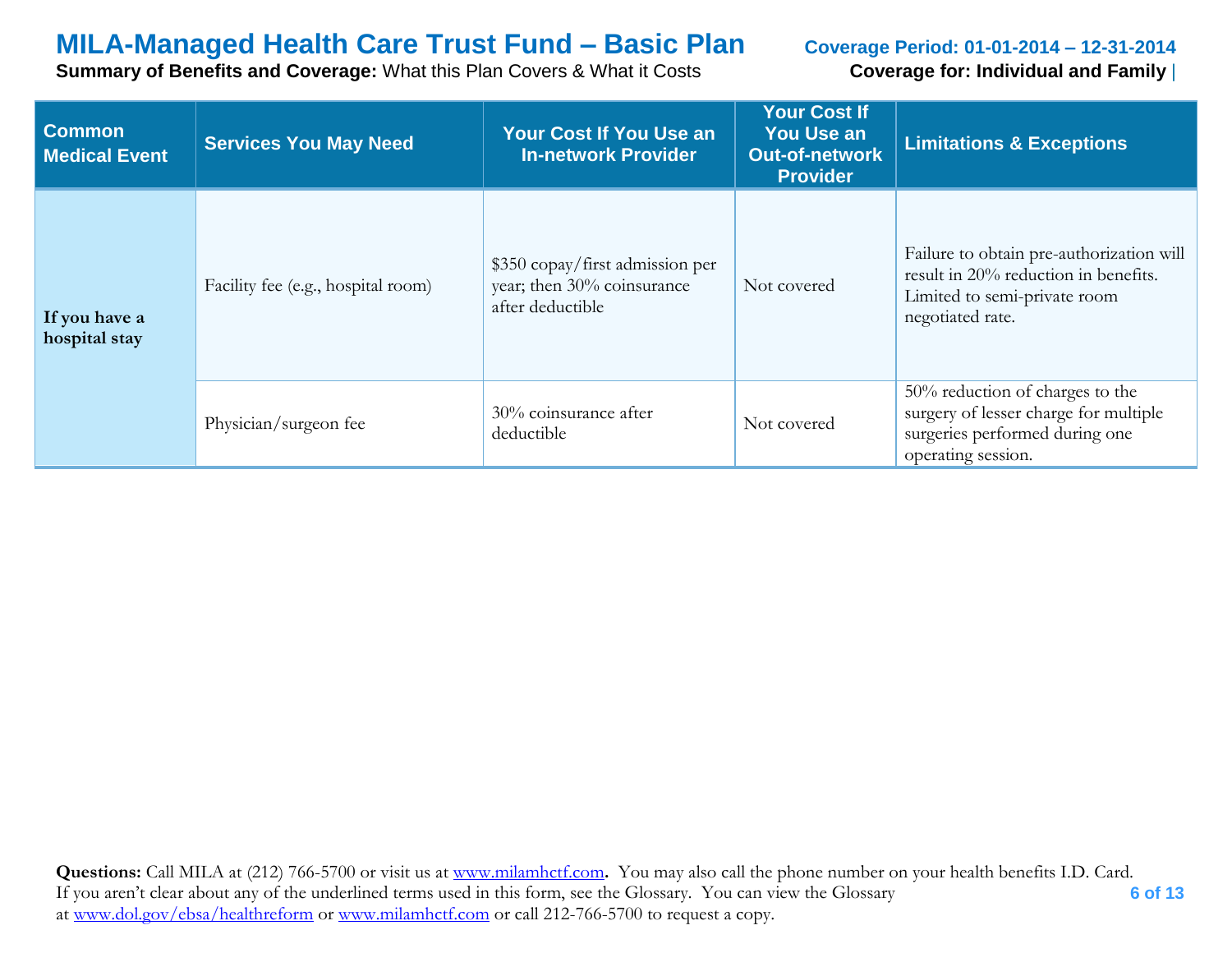**Summary of Benefits and Coverage:** What this Plan Covers & What it Costs **Coverage for: Individual and Family** |

| <b>Common</b><br><b>Medical Event</b>                                              | <b>Services You May Need</b>                    | Your Cost If You Use an<br><b>In-network Provider</b>                                           | <b>Your Cost If</b><br><b>You Use an</b><br><b>Out-of-network</b><br><b>Provider</b> | <b>Limitations &amp; Exceptions</b>                                                                                                                 |
|------------------------------------------------------------------------------------|-------------------------------------------------|-------------------------------------------------------------------------------------------------|--------------------------------------------------------------------------------------|-----------------------------------------------------------------------------------------------------------------------------------------------------|
|                                                                                    | Mental/Behavioral health outpatient<br>services | $$15$ co-pay/office visit, 30%<br>coinsurance after deductible for<br>other outpatient services | Not covered                                                                          | Includes individual, group and<br>intensive outpatient treatment.<br>Intensive outpatient treatment must be<br>approved by Cigna Behavioral Health. |
| If you have<br>mental health,<br>behavioral health,<br>or substance<br>abuse needs | Mental/Behavioral health inpatient<br>services  | \$350 copay/first admission per<br>year; then 30% coinsurance<br>after deductible               | Not covered                                                                          | Failure to obtain pre-authorization will<br>result in 20% reduction in benefits.<br>Limited to semi-private room<br>negotiated rate.                |
|                                                                                    | Substance use disorder outpatient<br>services   | $$15$ co-pay/office visit, 30%<br>coinsurance after deductible for<br>other outpatient services | Not covered                                                                          | Includes individual, group and<br>intensive outpatient treatment.<br>Intensive outpatient treatment must be<br>approved by Cigna Behavioral Health. |
|                                                                                    | Substance use disorder inpatient<br>services    | \$350 copay/first admission per<br>year; then 30% coinsurance<br>after deductible               | Not covered                                                                          | Failure to obtain pre-authorization will<br>result in 20% reduction in benefits.<br>Limited to semi-private room<br>negotiated rate.                |
|                                                                                    | Prenatal and postnatal care                     | \$25 copay/initial visit; no<br>charge for subsequent visits                                    | Not covered                                                                          | Copay only applies to first visit to<br>confirm pregnancy.                                                                                          |
| If you are<br>pregnant                                                             | Delivery and all inpatient services             | \$350 copay/first admission per<br>year; then 30% coinsurance<br>after deductible               | Not covered                                                                          | Includes inpatient hospital and birthing<br>center; nurse midwives in-network<br>only.                                                              |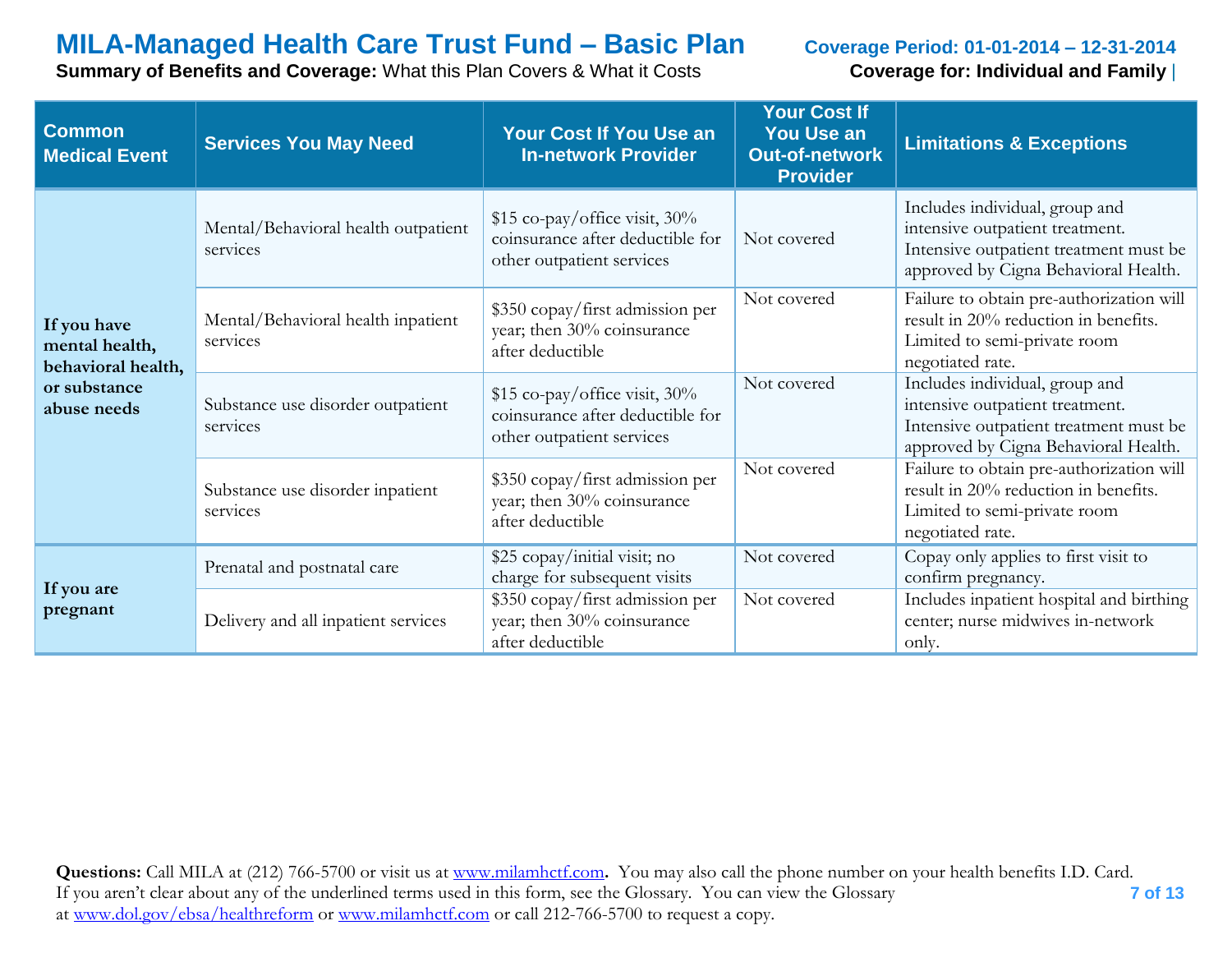**Summary of Benefits and Coverage:** What this Plan Covers & What it Costs **Coverage for: Individual and Family** |

| <b>Common</b><br><b>Medical Event</b> | <b>Services You May Need</b> | <b>Your Cost If You Use an</b><br><b>In-network Provider</b> | <b>Your Cost If</b><br><b>You Use an</b><br><b>Out-of-network</b><br><b>Provider</b> | <b>Limitations &amp; Exceptions</b>                                                                                                                                                                                                                               |
|---------------------------------------|------------------------------|--------------------------------------------------------------|--------------------------------------------------------------------------------------|-------------------------------------------------------------------------------------------------------------------------------------------------------------------------------------------------------------------------------------------------------------------|
| If you need help                      | Home health care             | 30% coinsurance after<br>deductible                          | Not covered                                                                          | 120-days maximum/calendar year. 4<br>hours $=$ 1 visit. Failure to obtain pre-<br>authorization will result in 20%<br>reduction in benefits.                                                                                                                      |
|                                       | Rehabilitation services      | \$40 copay/visit                                             | Not covered                                                                          | Short-term outpatient rehab limited to<br>combined total of 60 visits/year.<br>Inpatient SNF, rehab and sub-acute<br>facility limited to combined total of<br>100 days/year. Failure to obtain pre-<br>authorization will result in 20%<br>reduction in benefits. |
| recovering or<br>have other special   | Habilitation services        | Not covered                                                  | Not covered                                                                          | You must pay 100% of these expenses                                                                                                                                                                                                                               |
| health needs                          | Skilled nursing care         | 30% coinsurance after<br>deductible                          | Not covered                                                                          | Inpatient SNF, rehab and sub-acute<br>facility limited to combined total of<br>100 days/year. Failure to obtain pre-<br>authorization will result in 20%<br>reduction in benefits.                                                                                |
|                                       | Durable medical equipment    | 30% coinsurance after<br>deductible                          | Not covered                                                                          | Limited to approved equipment.                                                                                                                                                                                                                                    |
|                                       | Hospice service              | 30% coinsurance after<br>deductible                          | Not covered                                                                          | Failure to obtain pre-authorization will<br>result in 20% reduction in benefits.<br>Maximum 180-days/lifetime.                                                                                                                                                    |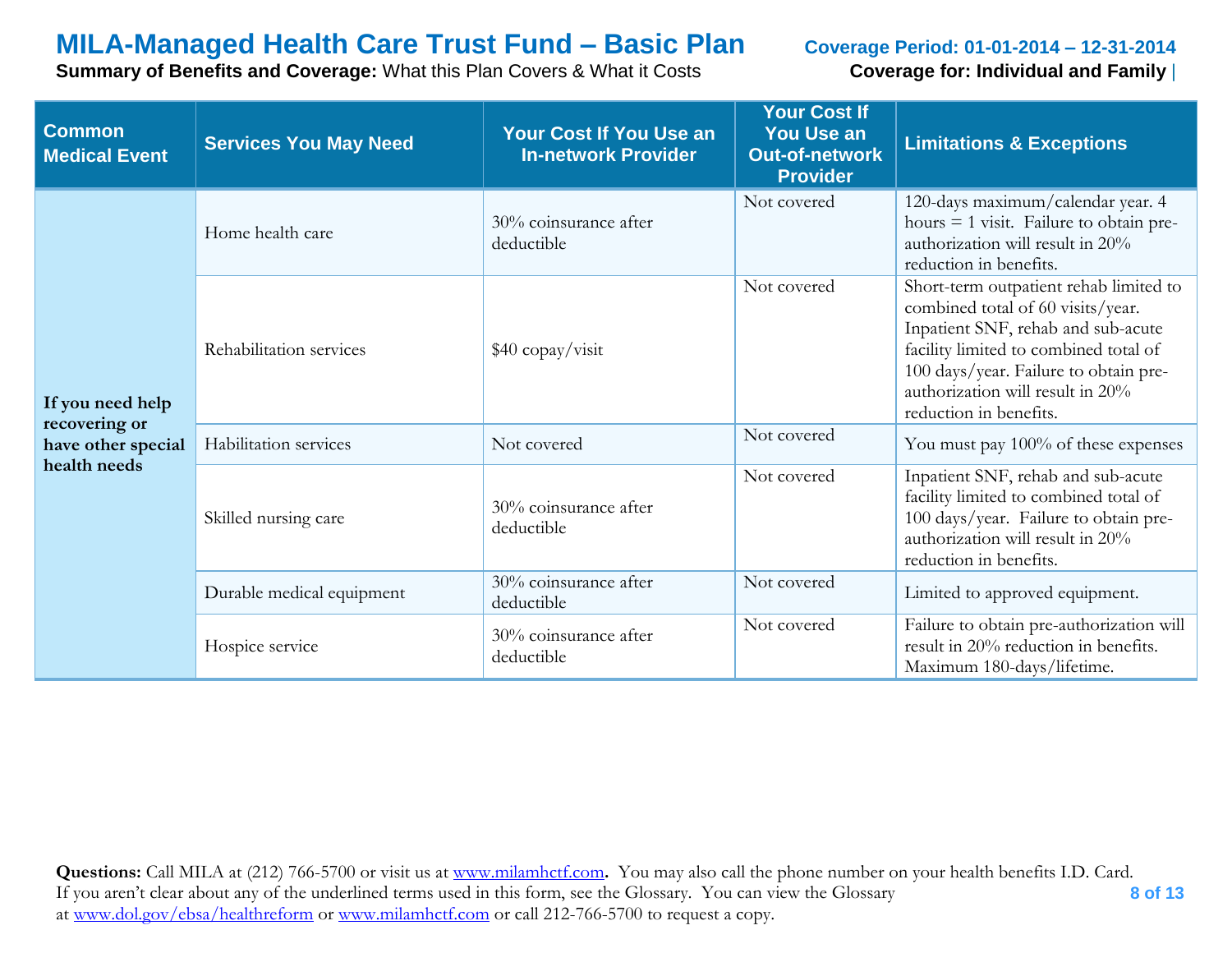**Summary of Benefits and Coverage:** What this Plan Covers & What it Costs **Coverage for: Individual and Family** |

| <b>Common</b><br><b>Medical Event</b>        | <b>Services You May Need</b> | Your Cost If You Use an<br><b>In-network Provider</b> | <b>Your Cost If</b><br><b>You Use an</b><br><b>Out-of-network</b><br><b>Provider</b>    | <b>Limitations &amp; Exceptions</b>                                                                                                                  |
|----------------------------------------------|------------------------------|-------------------------------------------------------|-----------------------------------------------------------------------------------------|------------------------------------------------------------------------------------------------------------------------------------------------------|
|                                              | Eye exam                     | \$10 copay/exam                                       | Balances over \$40                                                                      | One exam/12 months (with dilation<br>and refraction as necessary). Out-of-<br>network maximum of \$30 per exam.                                      |
| If your child<br>needs dental or<br>eye care | Glasses                      | \$15 copay/glasses plus 80% of<br>balance over \$100  | Frames - No<br>charge up to \$40;<br>Lenses - no charge<br>up to \$25 (single<br>focus) | Frames - one/every 24 months; lenses<br>- one/every 12 months. Out-of-<br>network limit of \$40 for frames and<br>\$25 for single vision lenses.     |
|                                              | Dental check-up              | No Charge                                             | No Charge up to<br>allowable amount                                                     | Limit 2/year. For out-of-network<br>providers, you are responsible for<br>difference between allowable amount<br>and out-of-network dentist charges. |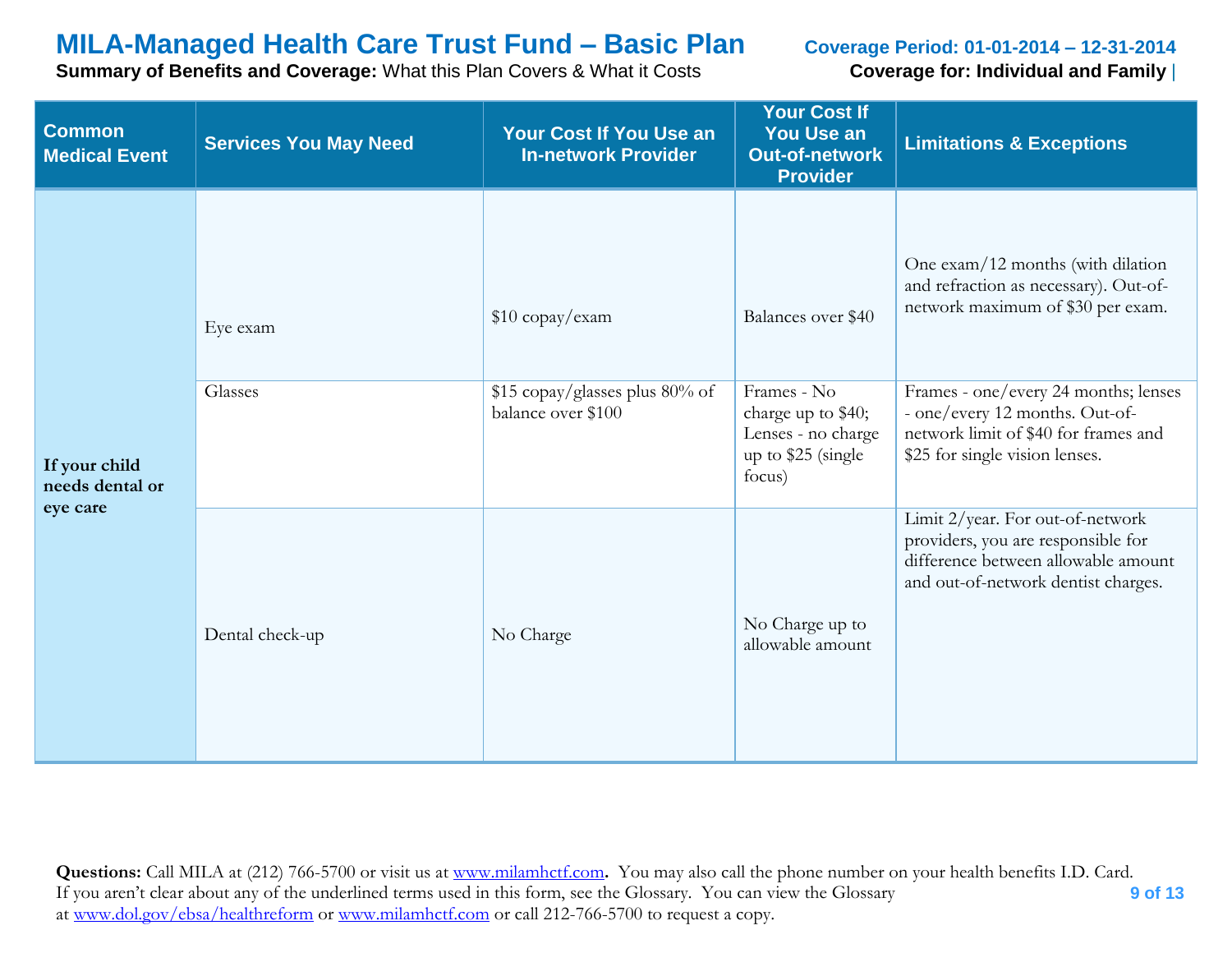**Summary of Benefits and Coverage:** What this Plan Covers & What it Costs **Coverage for: Individual and Family** 

### **Excluded Services & Other Covered Services:**

| Services Your Plan Does NOT Cover (This isn't a complete list. Check your policy or plan document for other excluded services.)                        |                                                                                                                      |                                                                                                                   |  |
|--------------------------------------------------------------------------------------------------------------------------------------------------------|----------------------------------------------------------------------------------------------------------------------|-------------------------------------------------------------------------------------------------------------------|--|
| • Cosmetic surgery (except for accidental injury<br>or congenital abnormality of dependent child)<br>• Habilitation services<br>$\bullet$ Hearing aids | • Infertility treatment (aids to conception,<br>actual or attempted impregnation or other<br>fertilization expenses) | $\bullet$ Long-term care<br>• Weight loss programs (discounts available<br>through Cigna Healthy Rewards Program) |  |

**Other Covered Services (This isn't a complete list. Check your policy or plan document for other covered services and your costs for these services.)**

- Acupuncture (all conditions including acupressure to max of \$80 benefit/visit, innetwork only)
- Bariatric surgery (if medically necessary)
- Chiropractic care (excludes massage therapy;

maximum of 60 visits/year)

- Dental care (Adult) (annual benefit maximum
- \$2,500 and lifetime maximum orthodontia benefit of \$1, 500)
- Non-emergency care when traveling outside the U.S. (limited to residents of US)
- Private-duty nursing (outpatient, 70 visits/year; one visit  $=$  4 hours)
- Routine eye care (Adult) (exams one/12 mos., frames one/24 mos., lenses one/12 mos.)
- Routine foot care (\$1,000 max/calendar year)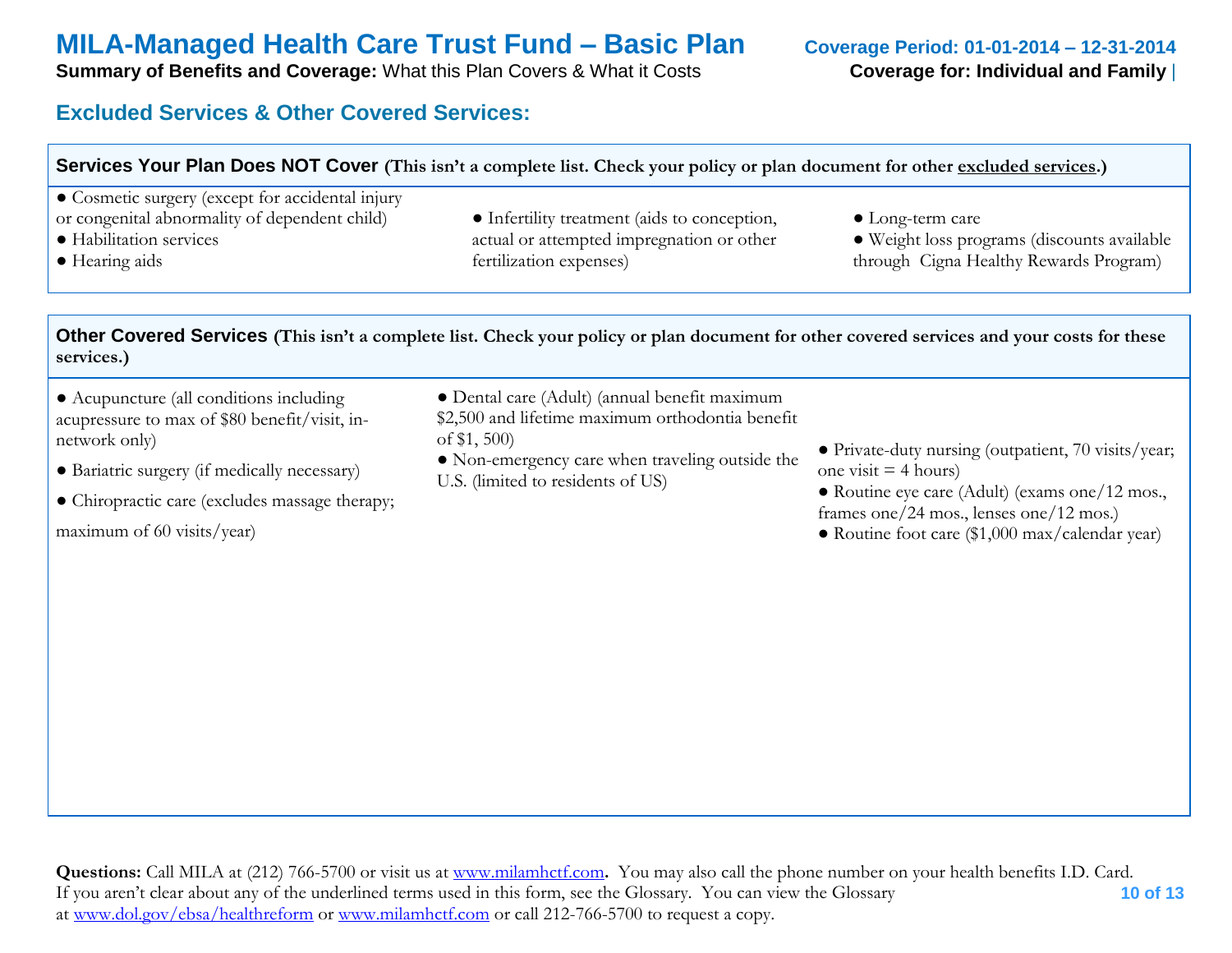**Summary of Benefits and Coverage:** What this Plan Covers & What it Costs **Coverage for: Individual and Family** 

#### **Your Rights to Continue Coverage:**

If you lose coverage under the Plan, then, depending upon the circumstances, Federal and State laws may provide protections that allow you to keep health coverage. Any such rights may be limited in duration and will require you to pay a premium. Other limitations on your rights to continue coverage may also apply.

For more information on your rights to continue coverage, contact the Plan at MILA Managed Healthcare Trust Fund, 111 Broadway, Suite 502, New York, NY 10006-1901; Phone (212) 766-5700. You may also contact your state insurance department, the U.S. Department of Labor, Employee Benefits Security Administration at 1-866-444-EBSA (3272) or www.dol.gov/ebsa/healthreform, or the U.S. Department of Health and Human Services at 1-877- 267-2323, option 4, x61565 or www.cciio.cms.gov.

#### **Your Grievance and Appeals Rights:**

If you lose coverage under the Plan, then, depending upon the circumstances, Federal and State laws may provide protections that allow you to keep health coverage. Any such rights may be limited in duration and will require you to pay a premium. Other limitations on your rights to continue coverage may also apply. For more information on your rights to continue coverage, contact the Plan at MILA Managed Healthcare Trust Fund, 111 Broadway, Suite 502, New York, NY 10006-1901; Phone (212) 766-5700. You may also contact your state insurance department, the U.S. Department of Labor, Employee Benefits Security Administration at 1-866-444-EBSA (3272) or www.dol.gov/ebsa/healthreform, or the U.S. Department of Health and Human Services at 1-877-267-2323, option 4, x61565 or [www.cciio.cms.gov.](http://www.cciio.cms.gov/)

#### **Does this Coverage Provide Minimum Essential Coverage?**

The Affordable Care Act requires most people to have health care coverage that qualifies as "minimum essential coverage." **This plan does provide minimum essential coverage.** 

#### **Does this Coverage Meet the Minimum Value Standard?**

The Affordable Care Act establishes a minimum value standard of benefits of a health plan. The minimum value standard is 60% (actuarial value). **This health coverage does meet the minimum value standard for the benefits it provides.** 

#### **Language Access Services:**

 SPANISH (Español): Para obtener asistencia en Español, llame al 212-766-5700. TAGALOG (Tagalog): Kung kailangan ninyo ang tulong sa Tagalog tumawag sa 212-766-5700. NAVAJO (Dine): Dinek'ehgo shika at'ohwol ninisingo, kwiijigo holne' 212-766-5700. CHINESE (中文): 如果需要中文的帮助,请拨打这个号码 212-766-5700.

–––––––––––––––*To see examples of how this plan might cover costs for a sample medical situation, see the next page.–––––––––––*–––––––––––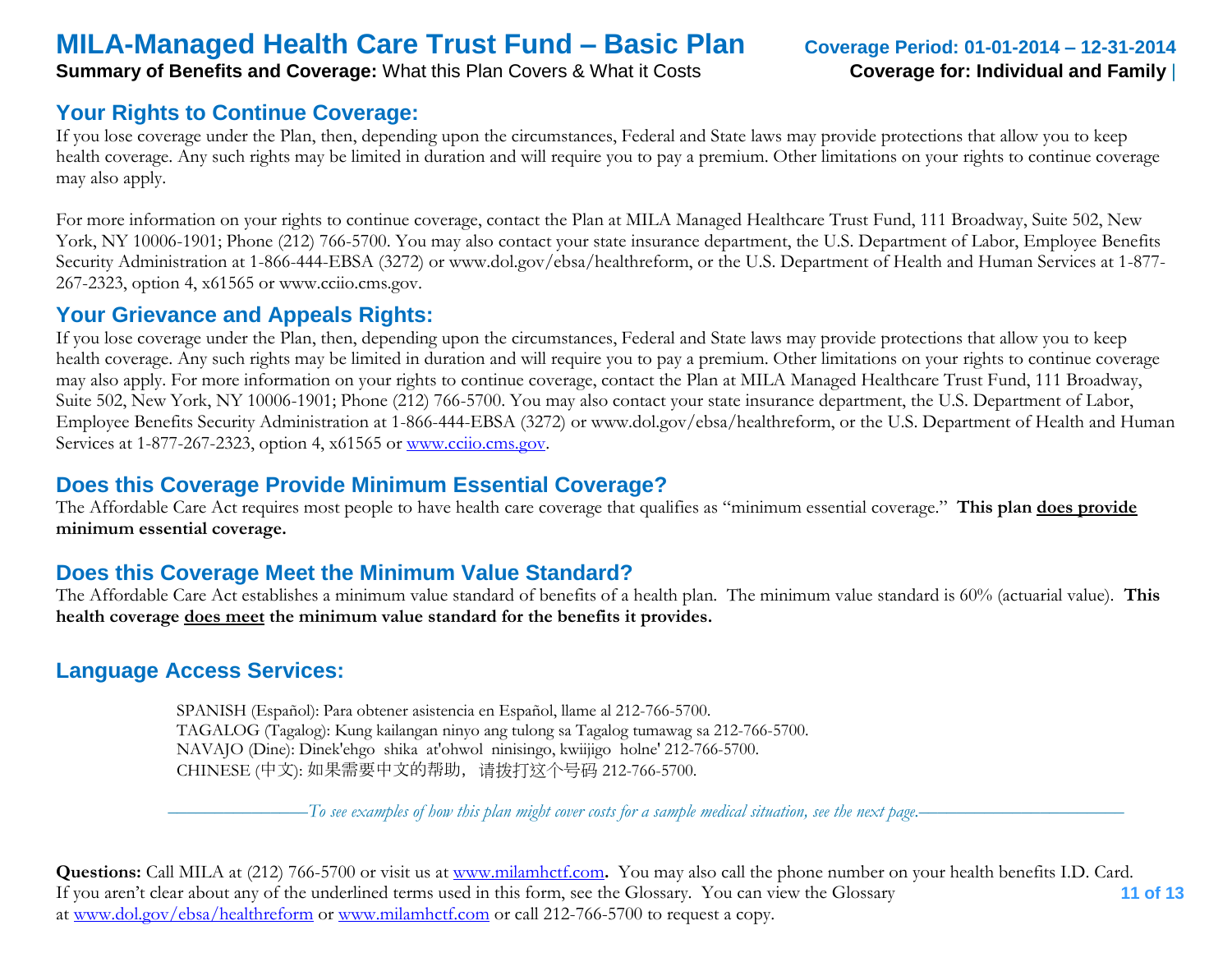**Summary of Benefits and Coverage:** What this Plan Covers & What it Costs **Coverage for: Individual and Family** 

## **About these Coverage Examples:**

These examples show how this plan might cover medical care in given situations. Use these examples to see, in general, how much financial protection a sample patient might get if they are covered under different plans.



**This is not a cost estimator.** 

Don't use these examples to estimate your actual costs under this plan. The actual care you receive will be different from these examples, and the cost of that care will also be different.

See the next page for important information about these examples.

| <b>Having a baby</b> |  |
|----------------------|--|
| (normal delivery)    |  |

- Amount owed to providers: \$7,540
- **Plan pays** \$6,865
- **Patient pays** \$675

#### **Sample care costs:**

| \$40    |
|---------|
|         |
| \$200   |
| \$200   |
| \$500   |
| \$900   |
| \$900   |
| \$2,100 |
| \$2,700 |
|         |

#### **Patient pays:**

| Deductibles          | \$400 |
|----------------------|-------|
| Copays               | \$35  |
| Coinsurance          | \$90  |
| Limits or exclusions | \$150 |
| Total                | \$675 |

### **Managing type 2 diabetes** (routine maintenance of

a well-controlled condition)

- **Amount owed to providers: \$5,400**
- **Plan pays** \$4,110
- **Patient pays** \$1,290

#### **Sample care costs:**

| Prescriptions                  | \$2,900 |
|--------------------------------|---------|
| Medical Equipment and Supplies | \$1,300 |
| Office Visits and Procedures   | \$700   |
| Education                      | \$300   |
| Laboratory tests               | \$100   |
| Vaccines, other preventive     | \$100   |
| Total                          | \$5,400 |

#### **Patient pays:**

| Deductibles          | \$400   |
|----------------------|---------|
| Copays               | \$510   |
| Coinsurance          | \$300   |
| Limits or exclusions | \$80    |
| Total                | \$1,290 |
|                      |         |

**NOTE: The Coverage Examples are based on treatment which the government assumes the average patient will require. The costs which a MILA participant will pay will depend upon the actual treatment he or she receives.**